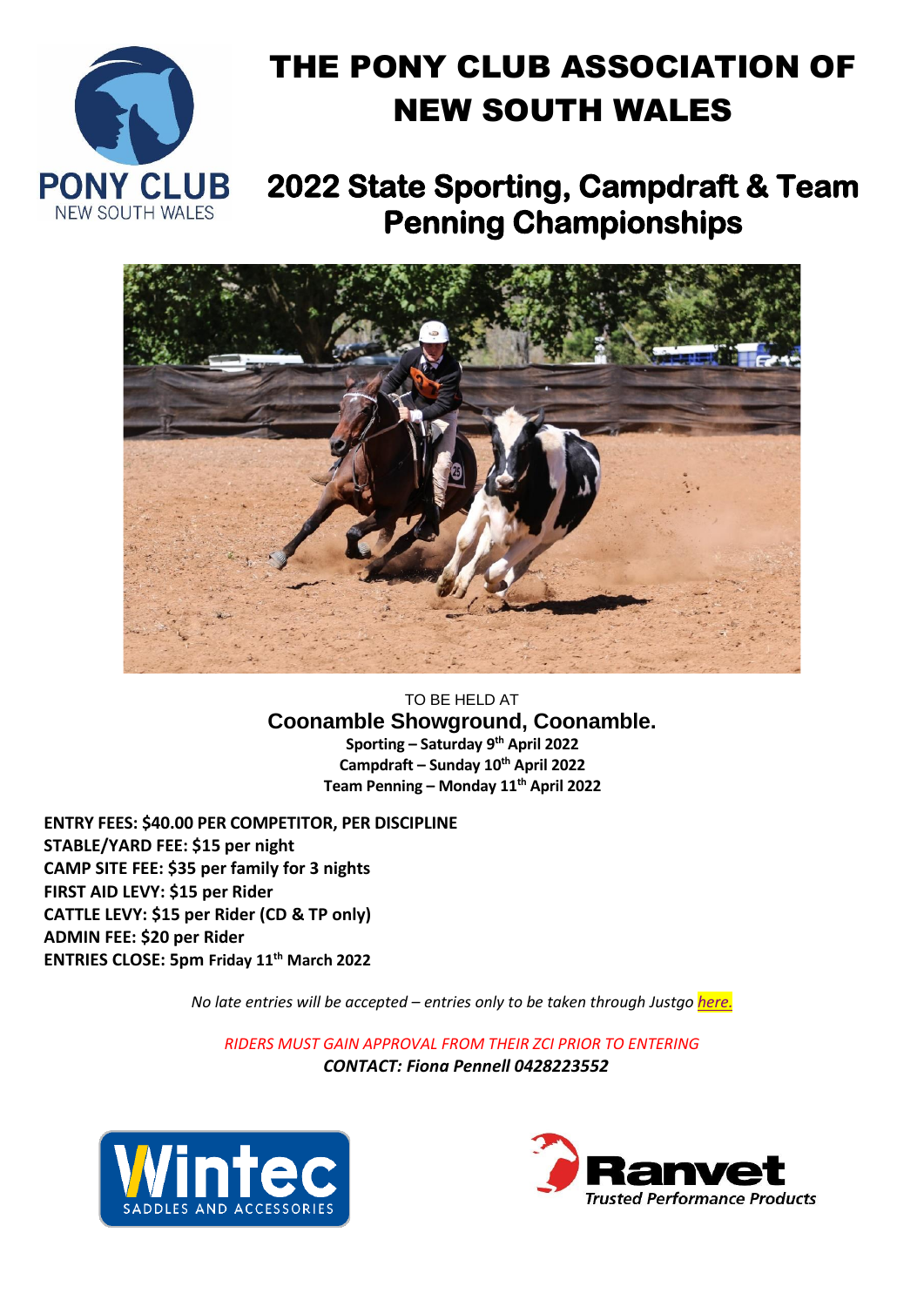*The association reserves all rights to alter any or all the programs and conditions without due notice. All competitors compete at their own risk.*

#### **Arrival and Departure of Competitors**

If arriving outside the designated arrival hours (Thursday 7<sup>th</sup> between 12pm and 4pm and Friday 8<sup>th</sup> between the hours of 8 am to 4 pm Saturday 9<sup>th</sup> (CD competitors ONLY) between the hours of 8 am to 4 pm, and between the hours of 6am-7am – Sunday 10<sup>th</sup> in extenuating circumstances only such as a car break down ONLY, please ensure your Team Manager is aware so they can arrange entry to the grounds with an event official. Contact details will be provided on TeamApp and Facebook Event Page.

On arrival all attendees must complete an attendance register and Covid declaration by QR Code, so please have your Smart Phone ready on arrival. **Horse health declarations will also be collected at this point**. The Event Manager and the Host Zone will complete a risk assessment and Covid Safety Plan and communicate this plan and appropriate actions to all attendees. Any attendee that appears unwell will not be allowed onto the grounds or if already on the grounds will be isolated accordingly.

All attendees may be issued a wrist band and will be subject to spot temperature checks. Riders will be checked during the Fitness Check prior to the Championship. Face masks may be mandated for all attendees on the grounds when not riding.

#### *Before you enter*

- **Talk to your ZCI about your suitability for the event and provide results on request.**
- **Confirm with your club secretary that you have attended a minimum of three rally days in the preceding 12 months.**
- **Fill out your Horse ID and provide to your Zone Chief Instructor for signing off.**

#### *Do not attend the event if you are feeling unwell or have been sick in the prior to the event.*

**Entries will only be accepted from current financial and insured members of the Pony Club Association. New South Wales members' names must appear in the database at the Association office.** 

#### 1. ENTRIES

All Entries must be completed through the Justgo online platform. Horse details must be completed prior to entry, including microchip and PIC number. At the time of the schedule being published, this event will only be open to members of Pony Club NSW.

If you become sick and unwell with Covid and are unable to attend a full refund will be given with a copy of a Drs Certificate.

Horse ID Forms must be sent to club and zone for required signatures before being sent to the State Office.

There will be no 'pending' for any State Event Qualifying & Grading as at the close of nominations.

*Considering the lack of available competitions in 2021 due to COVID-19, it is strongly recommended by the PCANSW Executive Committee that consideration is given to the qualifying requirements for State Championships for 2022 on a case-by-case basis. This includes rally day attendance and qualifying times. Safety should always be the top priority, however in good faith zones should be making all efforts to ensure riders are able to attend the championships.*

Riders may have their temperatures rechecked at each fitness check and random checks may be made of all attendees.

#### 2. HORSE IDENTIFICATION

Horse ID forms are required to be sent by riders to zones for required signatures before the zone sends all Horse IDs to PCANSW State Office with entry approval spreadsheet. Team Managers are required to bring a copy of the Horse ID to the fitness check.

**Please complete the Horse Health Declaration form within three days leading up to the State Championship and present to event officials on arrival. As such NO HORSES may arrive on the grounds prior to 12 midday on the 7 th April 2022.**

#### 3. SCRATCHINGS

All scratching's are to be notified to the Zone Chief Instructor **as early as possible, and the Zone Chief Instructor should then notify the State Office immediately.** Refund of entry fees will only be granted if a copy of a doctors or Veterinary Certificate is sent to the State office no later than 30 days from the completion of the Championships. Ground fees are refundable where scratching's are notified no later than 14 days prior to the event. *Stable and Camping fees and state entry fees will be refunded by the State Office.* Credit card processing fees will not be refunded unless there is a cancellation of the event.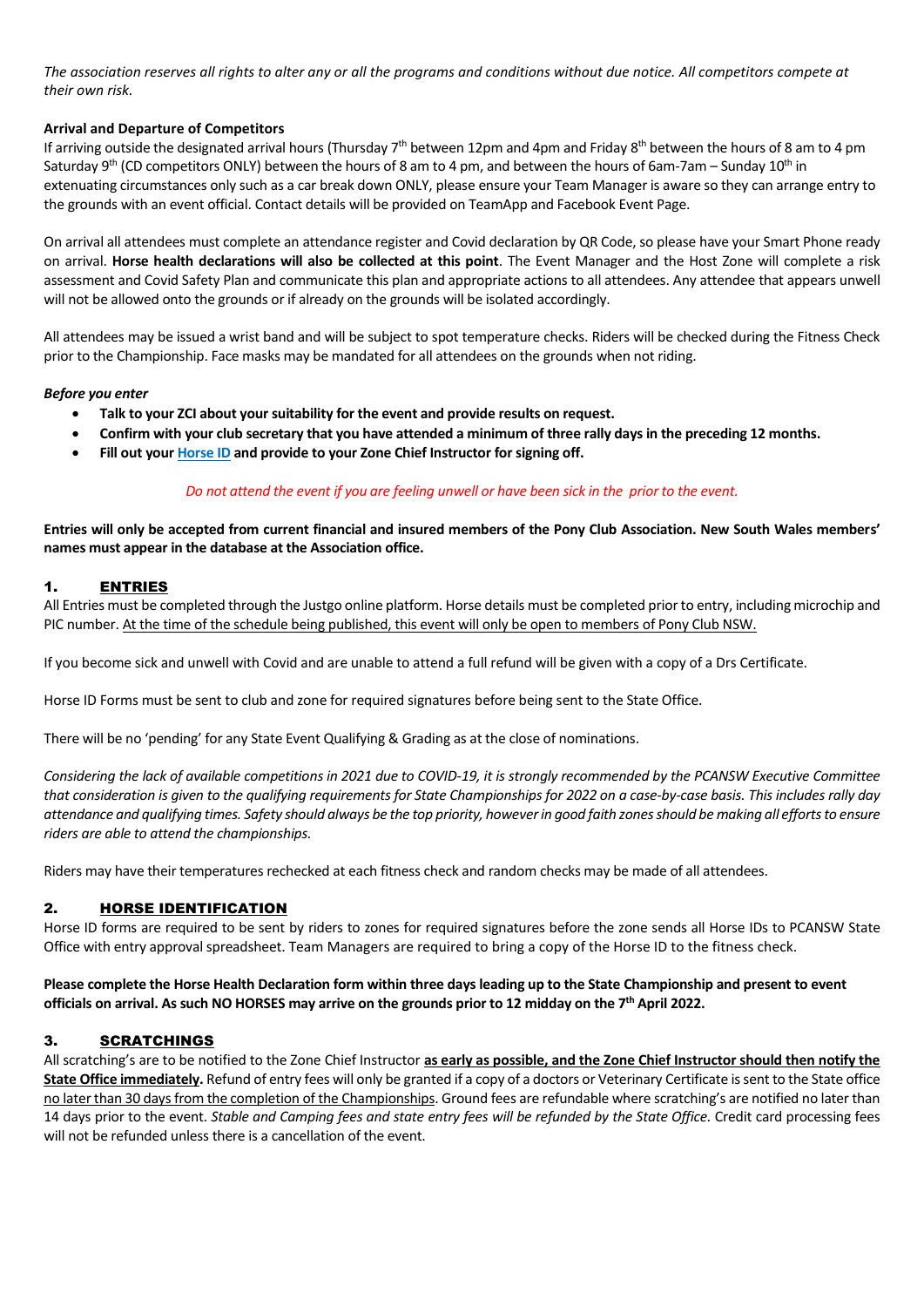#### 4. HORSE SUBSTITUTIONS

In the event of illness or injury (or for any other reason the Advisory Committee may allow) a horse may be substituted. If a horse is substituted the Association or Technical Delegate must be advised in writing not later than 6:00pm on the day prior to competition, by the Zone Secretary or Team Manager, giving the reason, together with the approval of the Zone Chief Instructor concerned and providing verification that the substitute horse is of championship standard.

The substitute horse must be owned by the member, or a member of the rider's Club and comply with all the conditions of nomination for the Championship for which it is being substituted. Any competitor riding a horse not fulfilling the above conditions will incur disqualification.

#### 5. ELIGIBILITY OF COMPETITOR

Competitors are required to have a recorded attendance at a minimum of 3 Pony Club instructional days in the preceding 12 months. (Membership cards are available from the Association office.) Verification of attendance is required by Club Secretaries prior to approving entry to the championship.

**Entries will only be accepted from current financial and insured members of the Pony Club Association. New South Wales members' names must appear on the register at the Association office.** 

#### 6. ELIGIBILITY AND OWNERSHIP OF MOUNTS

See current PCA Handbook - Section 4. Clause 13

#### 7. PERFORMANCES (New South Wales Competitors only)

Approval by the Zone should be accompanied by current Performance cards (available from the Association office). Club Secretaries are responsible for forwarding a **copy** of performance cards to Zone Chief Instructors on request, prior to them approving entrants of suitable standard. **Performance cards are not required to be sent to the State Office.**

**Nominations will be checked with the Club and the Zone prior to acceptance of nomination, if a rider has not achieved the required performance level their nomination will not be accepted, and a refund issued less a \$20 administration fee.**

#### 8. GENERAL RULES FOR STATE CHAMPIONSHIPS

a.The Championship will be conducted under the rules of the Pony Club Association of NSW as set down in the current PCA NSW Handbook and as advised in Council minutes to date. Team Managers are to have a copy of the rules available for reference for their team members.

Sporting, Campdraft & Team Penning Rules[: http://pcansw.org.au/docs/general/45/section\\_11\\_-\\_all\\_games.pdf](http://pcansw.org.au/docs/general/45/section_11_-_all_games.pdf)

b.The Pony Club Association reserves the right to alter, amend or delete any part of the program if circumstances arise which make it necessary.

c.Competitors must realise that this is a State Championship, and the standard will be high. It is the responsibility of Zone Chief Instructors to ensure the mounts and riders meet the required standard.

d.**PUNCTUALITY:** Competitors must be punctual and may be disqualified if not ready when called.

e.**LEAVE**: All riders are reminded that they may not leave the grounds until after the final presentation of the Championship without permission from the Advisory Committee. Any rider who leaves without permission may be suspended from competing for a full twelve (12) months from the date of the breach of the regulations.

f. **VEHICLE PARKING:** No vehicle is to park in a horse area allocated for horses. (Parking areas will be clearly indicated.) All vehicles park at their own risk. A horse free area must be provided for vehicle parking.

g. The commencement time for each State Championship is from when the horse arrives on the grounds and until the last horse leaves the presentation arena.

h.Yards/stables may not be in the camping area and as such cannot be brought onto the grounds by competitors. Competitors must use yards/stables provided.

i. Riders may use a different horse for each Championship – as all events are stand-alone Championships.

j. Riders may compete in one or more event; however, they do not have to stay on the grounds for the whole duration – only until the event they are competing in has been completed and presentations have been held (which follow the completion of each event).

#### 9. IDENTIFICATION NUMBERS

Identification of riders will be via a back number. Rider number will be provided in the event draw. Competitors entered in more than 1 discipline will keep the same rider number throughout the multiple disciplines.

#### 10. INTER-STATE COMPETITORS

Inter-state competitors will be eligible to enter depending on the Public Health Orders at the time of the event.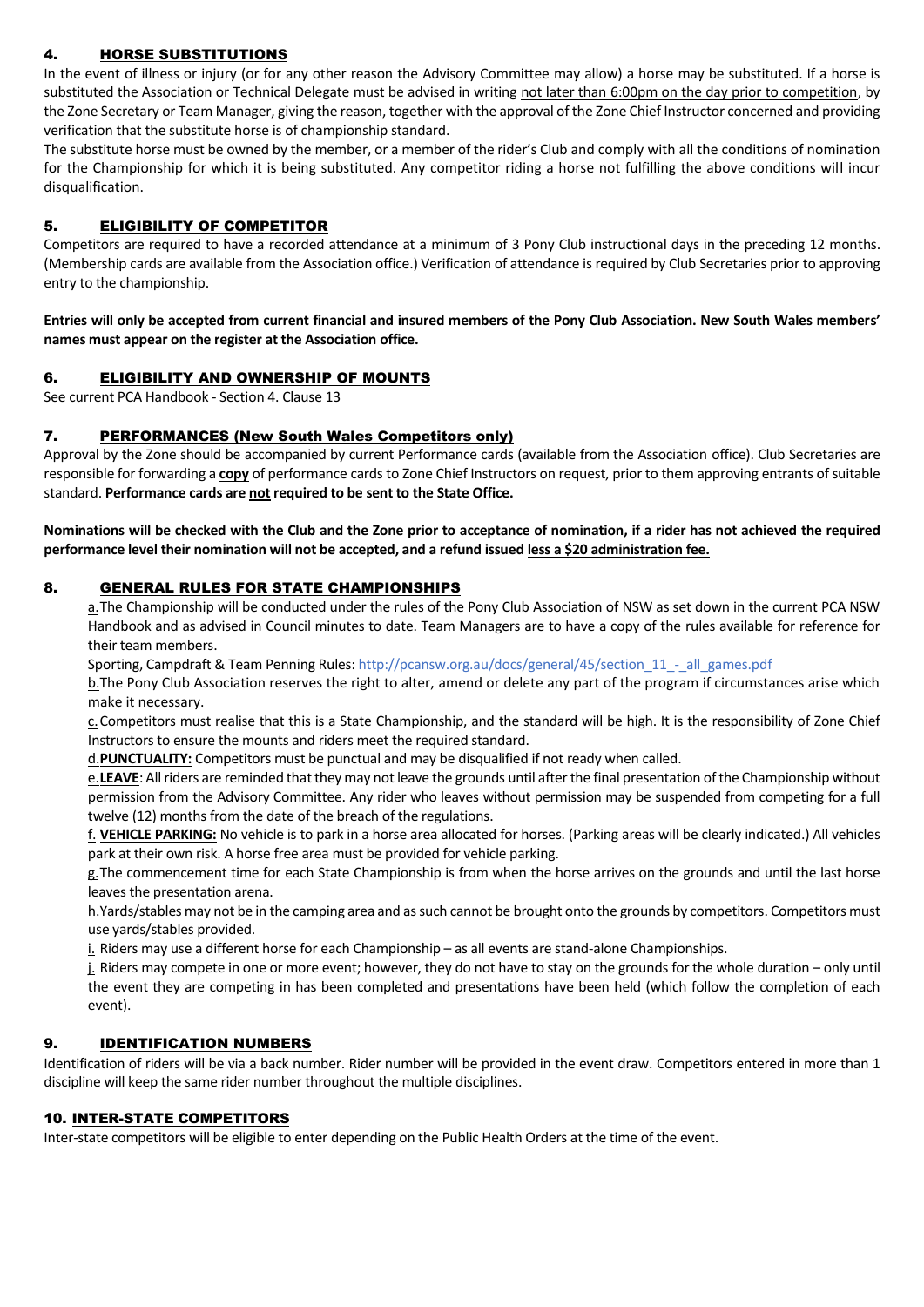#### 11. INTER-ZONE COMPETITORS (New South Wales competitors only)

There will be a Zone Team Championship award for the Sporting & Campdraft Championships. Teams are to comprise of a maximum of four riders and a minimum of three riders. All scores to count.

#### 12. GEAR REGULATIONS

Horses must be correctly turned out with well-fitting and properly maintained saddlery and suitable stirrups that conform to Pony Club NSW regulations. Girths must have two buckles or a single buckle and a surcingle. Exception: western or stock saddle with attachments as designed and manufactured for that particular saddle.

PLEASE SEE SECTION 7 OR THE SPECIFIC DISCIPLINE RULES IN THE PCA NSW HANDBOOK FOR ALL GEAR REGULATIONS.

Badly fitting or unsafe saddlery, or saddles that are down on the withers/back when the rider is mounted, will result in the disqualifying of that competitor, unless the saddle can be changed to the satisfaction of the Gear Steward before the start of the competition.

Saddlery that is not allowed in the Championship must not be worn at the competition venue. Failure to comply with this rule will incur elimination. In all other things, the general rules of the Pony Club Association of NSW apply.

"The only jewellery permitted to be worn by riders when mounted are one stud per ear not exceeding 5mm in diameter and wristwatches (medical alerts are permitted). Wedding rings, if worn, must be taped."

#### 13. UNIFORM

Zone Teams - Each Team to wear their own Zone uniform and saddlecloth. Full Pony Club uniform is to be worn i.e., shirt and tie and either fawn or oatmeal jodhpurs. Fawn, bone, or oatmeal coloured riding trousers are acceptable at State level competitions. Riding Trousers must be designed specifically for riding or labelled stockman cut, moleskin or similar appellation, the top of which shall be at the rider's waist and the length of which shall be such that when mounted the top of the rider's boot shall be covered. Riding trousers may not be worn with long boots.

Helmet checks and tagging will be conducted between 1 & 2pm on the day before the competition commences if your helmet has not been tagged by your club or zone.

#### 14. DRAW

The Draw for each event will be available at the Team Managers Meeting and on the "PONY CLUB NSW STATE CHAMPS" Team App on the day prior to the first day of competition for each Championship. Competitors failing to be ready when called may incur disqualification. Riders to compete in draw order.

#### 15. TEAM MANAGERS RESPONSIBILITIES

A Team Manager for each age group must be named by the Zone when nominations are confirmed, together with email addresses and telephone numbers. For Team Managers duties see current PCA NSW Handbook. Team Managers must be current financial and insured members of the Pony Club Association.

It is stressed that Team Managers are in charge of their team whilst ever they are on the ground, all PCA NSW Rules, Policies and Procedures must be followed at all times. Please see the Association's policy documents for more details [http://www.pcansw.org.au/policies/policy](http://www.pcansw.org.au/policies/policy-documents)[documents](http://www.pcansw.org.au/policies/policy-documents)

Zone Secretaries are required to supply each Team Manager with a list of members for whom they are responsible at State Championships, together with a list of scratching's, prior to departure for the Championship. Team members should be notified by the Zone Secretary, through their Club Secretary, the name of their Team Manager for the Championship and be made aware of their responsibility to the Manager. This knowledge is to be available to all team members prior to departing for the venue.

Team Managers must always be suitably attired and wear identifying badges, (available at Association office). For distinguishing purposes, it is recommended that Team Managers wear the uniform of their Zone. Team Managers are required to attend the Team Managers meeting which follows the Fitness Check (TBA).

Team Managers are to ensure that all competitors are mounted and present at Presentation.

#### 16. PARTICIPATING ZONE RESPONSIBILITIES

Each family entering riders is required to nominate one volunteer to help run the events, where possible, however each Zone must supply at least two volunteers for every five riders to help run the events. Name, email address and telephone numbers of volunteer to be included at the time of nomination.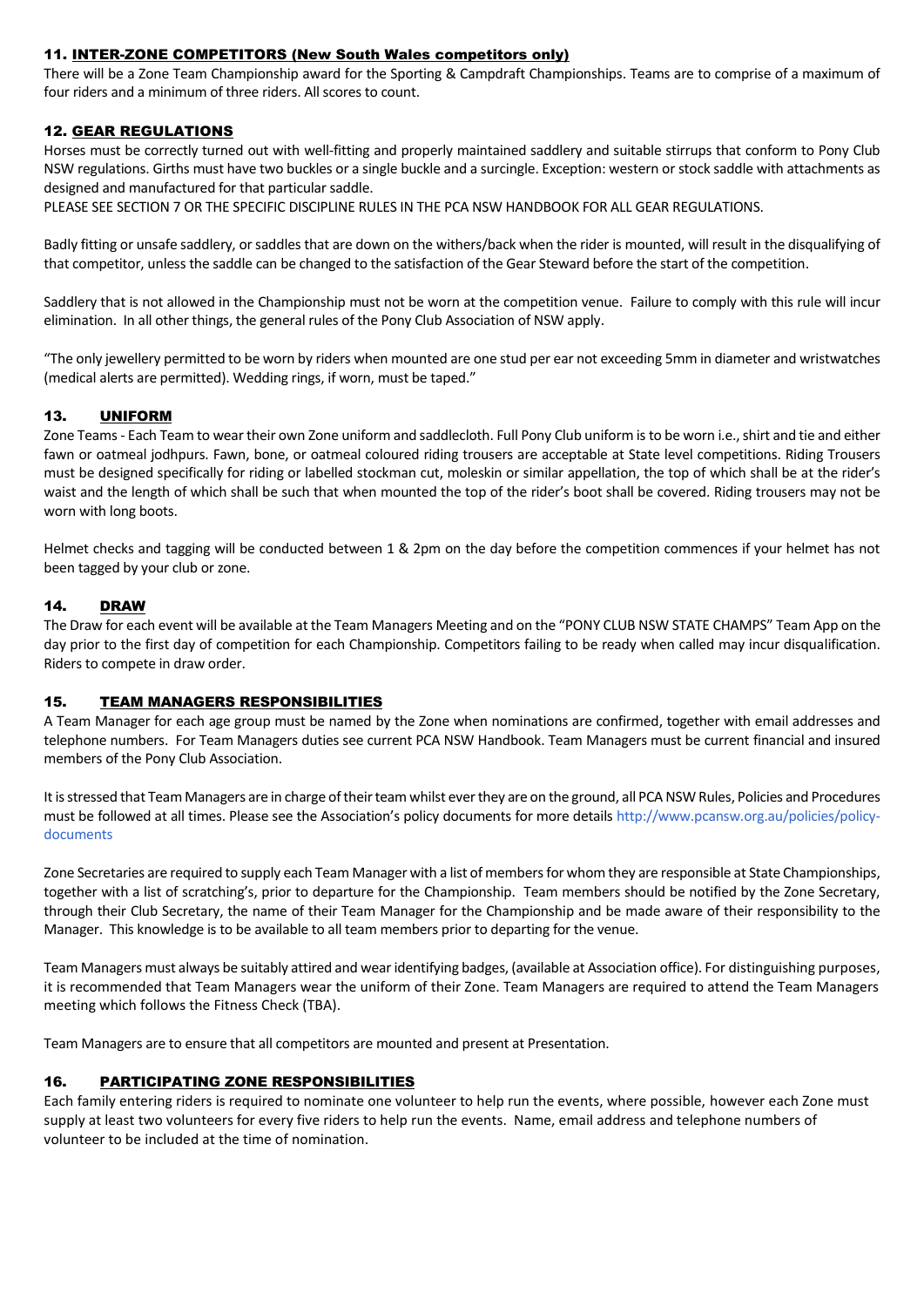#### 17. FITNESS CHECK

Sporting Horses will be checked for soundness on Friday 9<sup>th</sup> April (the day prior to the championship) at approximately 3:00 pm. Back Numbers are to be worn. Riders must wear full Pony Club uniform in Zone (or State colours for interstate competitors), together with regulation AS/NZ 3838, ASTM F1163, EN 1384 (manufactured prior to 2016) or VG1 approved riding helmet and boots. Team Managers are required to bring a copy of the Horse ID to the fitness check.

COMPETITORS ARE REMINDED THAT NO HORSE MAY LEAVE THE GROUND AFTER THE FITNESS CHECK OF THE RELEVANT DISCIPLINE UNTIL THE CONCLUSION OF THAT DISCIPLINE'S FINAL PRESENTATION WITHOUT THE PERMISSION OF THE TECHNICAL DELEGATE. Riders do not have to stay on the grounds for the whole duration of the combined championship – only for the duration of the discipline that they are competing in. This includes the duration of time between the pre-event Fitness Check (for that discipline) until the event has been completed and presentations have been held (which follow the completion of each event).

Sporting Horses arriving during the night ONLY will be checked between 7:00am and 7:30 am on Saturday 9<sup>th</sup> April, in extenuating circumstances. Application for this check to be made to the Secretary by the Team Manager on the day prior to the first day of competition.

Please note for riders competing in the Campdrafting discipline, a Fitness Check is required on Saturday 9<sup>th</sup> April at the conclusion of the Sporting Championship presentation unless notified otherwise.

Note - a horse, which is scratched as a result of the Fitness or Vet Check at a State Championship, shall not thereafter be ridden at the venue by any person.

Destruction of severely injured horses: If a horse is so severely injured that on humanitarian grounds it has to be destroyed, the following procedure will apply; if the owner or his authorised representative is present this agreement will first be obtained by the official Veterinary Surgeon. If the owner or his representative is not available the Technical Delegate acting on the advice of the Official Veterinary Surgeon, may order the destruction of a horse.

#### 18. FITNESS CHECK TROPHY

A Perpetual Trophy will be awarded to the best presented Zone (riders and team managers) at the Fitness Check for each discipline Championship.

#### 19. GEAR CHECK

Will be carried out prior to each competition Team Managers MUST be present. Riders are not at liberty to leave the enclosure after checking and prior to competing.

Whilst an official gear check will be carried out, the safety of rider's gear is ultimately the responsibility of the competitor.

#### 20. EXERCISE

Competitors may exercise their horses in the areas provided. Horses may be schooled, exercised, or lunged only by their nominated riders at the venue for Zone or State competitions. All persons must wear an approved Equestrian Helmet whilst lunging a horse/pony at any Pony Club fixture. An adult member of The Pony Club Association of NSW is permitted to lunge a horse for riders under 17 years of age at all Pony Club competitions, with the permission of the Senior Instructor, Zone Chief Instructor or Team Manager.

#### 21. PROFESSIONAL COACHING

Competitors may not be coached by professional coaches (parent coaches excluded) while at the venue, at the risk of disqualification from the Championship.

#### 22. DISQUALIFICATION

The PCA Executive, together with the Technical Delegate and Advisory Committee, has the power to disqualify any competitor for a breach of any rule, or for unacceptable behaviour.

#### 23. APPLICATION FOR EARLY LEAVE

If, for any unforeseen circumstance, a competitor wishes to leave the venue prior to the final presentation of awards (whether they be ribbon winner or not), their Team Manager is required to make a written request to be lodged at the Secretary's office at the venue for decision by the Event Committee. Failure to obtain permission may jeopardise future entry.

#### 24. SCORING

Live Scoring will be available via the Pony Club NSW State Champs TeamApp throughout the Championship. The final championship scores will be displayed at the office for a minimum of 15 minutes prior to the award being made for the championship. The time of final posting of each score sheet will appear on the bottom of the score sheet. The parade for final presentation will NOT be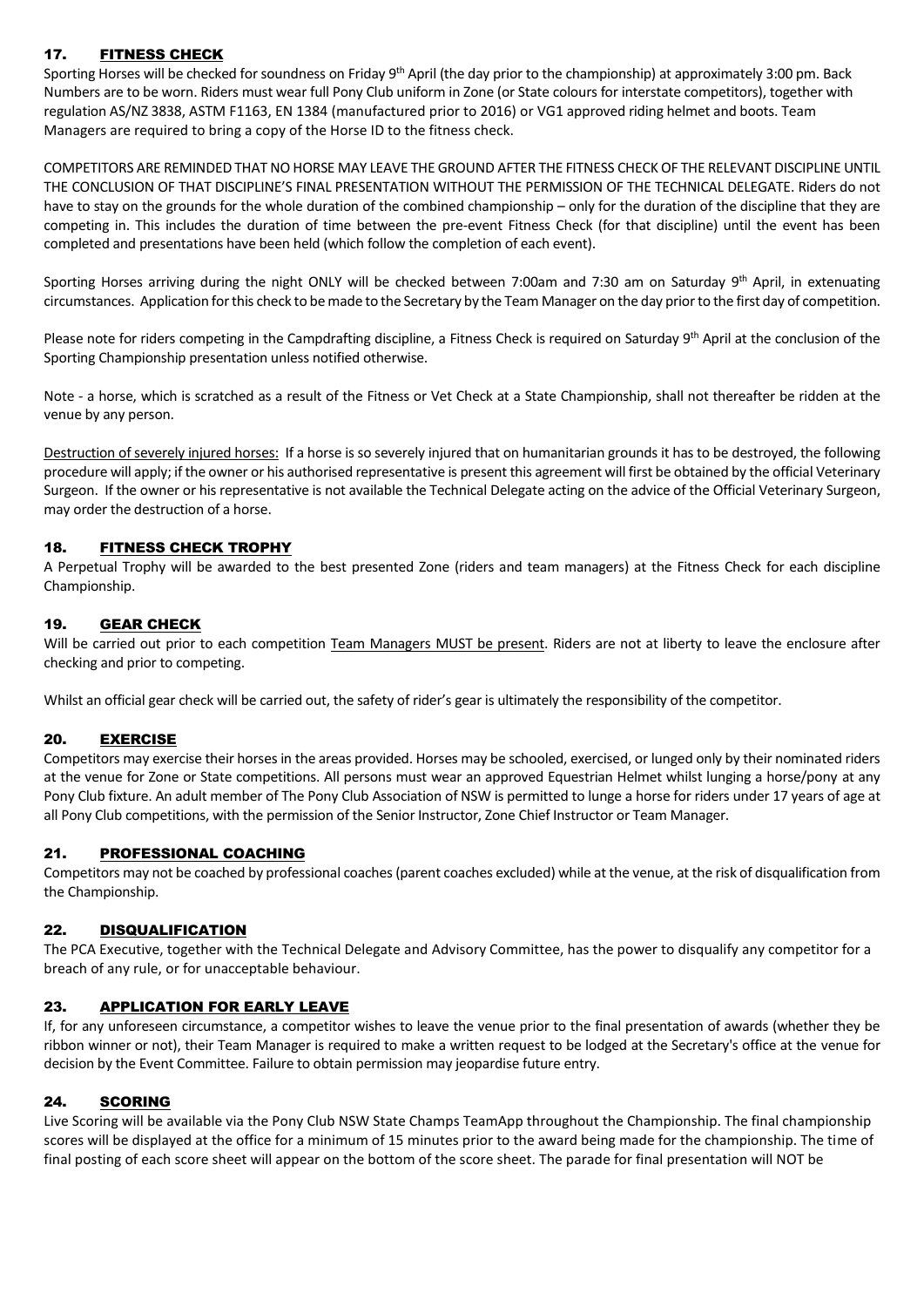marshalled until the posting of the final scores is imminent. The chief marshal will liaise with the Technical Delegate to determine the appropriate time.

#### 25. PROTESTS

Protests must be lodged in writing on the required form, by the Zone Team Manager together with a fee of \$50.00 and handed to the Secretary on the ground. Protests must be made no later than one hour after the incident that gave rise to the protest, or in the case of scores, within fifteen minutes of the final championship scores being posted. Protests against the qualification of competitors or horses must be lodged in writing on the required form not later than one hour prior to the commencement of the event.

#### 26. PRESENTATION OF AWARDS

At the conclusion of the State Championship/s, Team Managers assemble ALL MEMBERS of their teams, in **full uniform (whether ribbon winners or not) for the final parade and presentations**. The failure of any competitor to comply may well jeopardize the receiving of an award and/or future acceptance for championship competition. The only exception is when special permission has been granted by the Executive committee following written application from the team manager (see 25).

#### 27. ZONE FLAG/BANNER

Zone Team Managers are requested to bring banners for the official parade. Team Managers are to parade with teams. Riders must wear full Pony Club uniform for the parade.

#### 28. RESPONSIBILITY

Neither the Organising Committee, the Pony Club Association of NSW nor the PCA Advisory Committee accept any responsibility for accident or illness of horse, or rider, groom, spectator or any other person or damage to motor vehicle throughout the duration of the Championship. Riders ride at their own risk.

NSW Road Rules apply to all venues during State Championships and must be adhered to, including the wearing of helmets while riding bicycles.

The Advisory Committee, together with the Technical Delegate and Executive of the PCA, are final arbiters in making decisions on protest or policy, and reserve the right to make any amendments, alterations or deletions to the programme as required.

#### 29. TECHNICAL DELEGATE

The Technical Delegate will be appointed by the PCA Executive for each discipline. He/She will supervise a briefing of Team Managers and together with the Organising Committee and Judge concerned will officiate in matters of dispute or official protest. His/Her duties are to adjudicate on objections, to decide on eliminations and generally to ensure that the competition is run in accordance with the rules. He/She may replace a Line Steward, Starter or Judge, if he/she considers this is necessary. He/She may, on his/her own initiative, "object" and take action on any matter that comes to his/her notice. In general, his/her decision is final and binding, however, matters of extreme contention must be referred to the Executive Committee. The Technical Delegate will brief all Stewards, the Starter and Judge/s and Timekeepers prior to the competition.

#### 30. TIMEKEEPERS (Sporting)

Each Sporting Lane will be timed by one person with two stop watches and an Electronic Timing Unit will back up any manual times recorded. One watch is nominated as the primary watch and the second is a back-up watch only. Timekeepers are to be briefed by the Technical Delegate prior to the commencement of the competition. In the event of electronic timing equipment not being used, the Timers/Judges place the competitors as they cross the finish line, and they must not concern themselves with infringements. The Judges/Timekeepers place all teams and record these places (in case of eliminations).

#### 31. WORK HEALTH AND SAFETY

As part of the Associations continuous improvement process, in regard to Work Health and Safety a Safety Officer will be appointed for all State Championships, this Safety Officer will conduct a risk assessment for the event (including *where necessary,* checking that all electrical appliances and leads have been tested and tagged and that power outlets are not overloaded), give a Safety Briefing at the start of the Championship and be the first point of reference for issues relating to Work Health and Safety. This Safety Officer will work in conjunction with the Technical Delegate to ensure the safety of all riders, officials, and spectators.

Riders, officials, and spectators are reminded of the responsibility to themselves and others in regard to safety and requests that any issues be reported immediately. The Association reminds all members attending Pony Club Events that they must abide by the Associations rules and any direction given by the Technical Delegate, Safety Officer, members of the Advisory Committee or State Executive at State Championship events.

Riders/parents/guardians are reminded that while the Association is always mindful of member's safety and will conduct Risk Assessments and uphold the Associations rules at a Championship it is the riders/parents/guardian's responsibility to decide whether to attend or not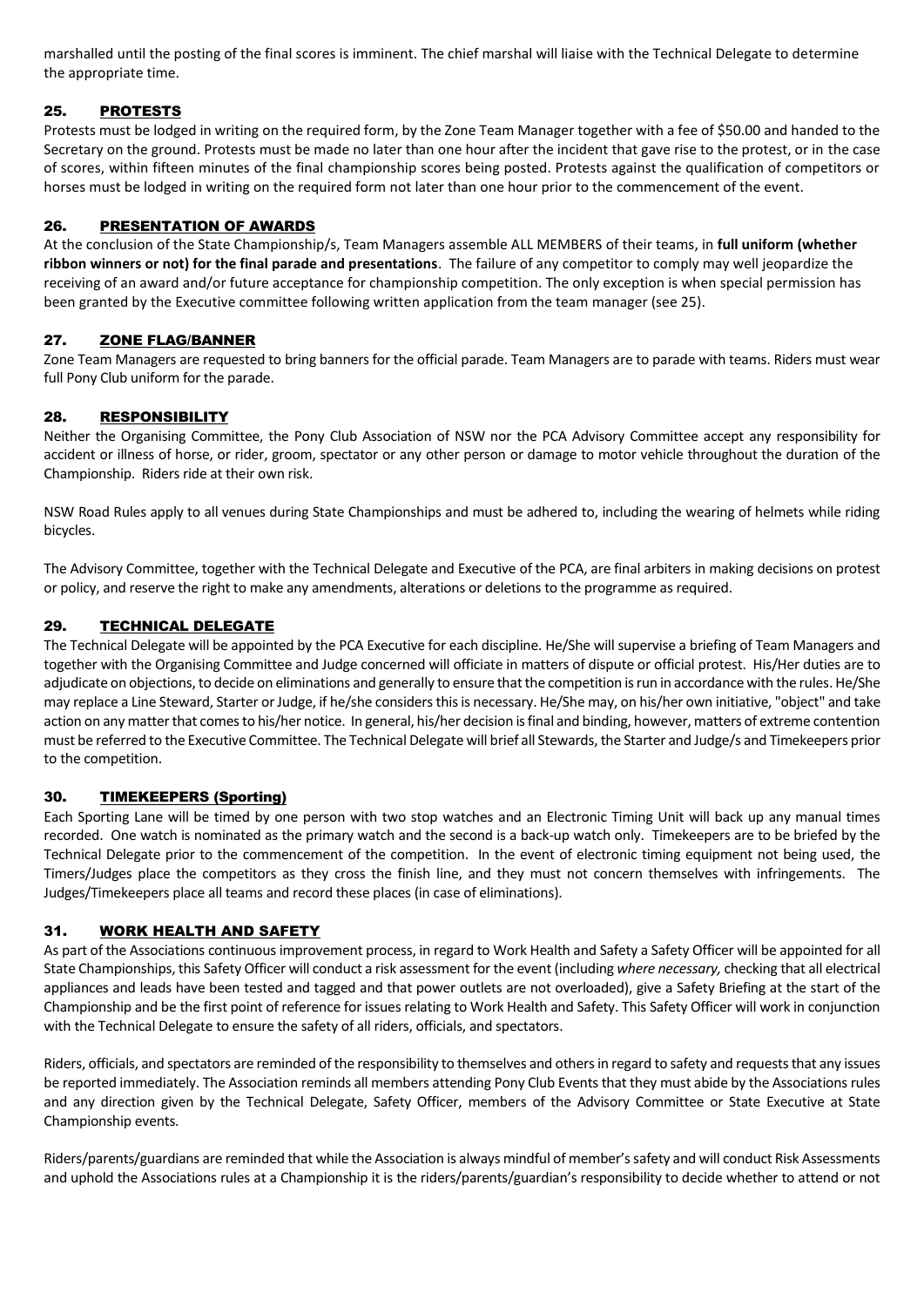to attend an event. Riders/parents/guardians should always undertake their own Risk Assessment before each championship. This assessment should take into consideration weather conditions, the distance to be travelled and safety of riders and horse welfare. For further information on Risk Assessments and the Associations rules please see our websit[e www.pcansw.org.au](http://www.pcansw.org.au/)

#### **COVID-19 SAFETY PLANS AND RISK ASSESSMENTS**

The Event Manager and the Host Zone will complete a risk assessment and Covid Safety Plan and communicate this plan and appropriate actions to all attendees. Any attendee that appears unwell or has a high temperature will not be allowed onto the grounds or if already on the grounds will be isolated accordingly.

All attendees may be issued a wrist band and will be subject to spot temperature checks. Rider will be checked during the Fitness Check prior to each Championship. Face masks may be mandated for all attendees on the grounds when not riding.

A Covid Safety Coordinator will be appointed as part of the Championships Covid Safety Plan and will be along with the Event Manager the first point of contact for any queries regarding the risk assessment and Covid Safety Plan and any actions required.

#### 32. SAFETY OFFICER

A person will be appointed by the Event Organizing Committee to prepare, distribute, and implement a safety plan AND to coordinate emergency responses during a competition. This person is not a medical officer and may not participate directly in providing emergency care, but rather should arrange for and facilitate the response by appropriate personnel and then record and document any incident(s).

#### 33. CAMPING AND STABLING

Yard & Camping fees are refundable ONLY where scratching's are notified no later than 14 days prior to the start of the Combined Championship (before 5pm Friday 11<sup>th</sup> March 2022), nomination fees will only be refunded upon production of a doctors or veterinarian certificate.

Sawdust is NOT Supplied, you can bring your own or it can be purchased from the Feed Suppliers listed below, but it must be ordered earlier.

#### 34. VENUE DETAILS

Due to COVID social distancing measures, campfires will not be permitted at this event. Penalty Infringement Notices (PINs) of \$1000 up to \$11000 may occur for individuals not adhering to the NSW Public Health orders to socially distance themselves from others by at least 1.5m.

**Photographer** – A professional photographer will be on site for the duration of the event, details will be posted to Social Media channels and Team App.

#### **CHAMPIONSHIP DINNER:**

So, we can meet the COVID regulations, Coonamble Hack & Pony Club will have a full canteen running throughout the Championships, there will be hot and cold food as well as snack available.

#### 35**.** AMBULANCE

There will be no ambulance in attendance. Riders compete at their own risk.

#### 36. VOLUNTEERS

Volunteers are required during the whole of the event for the weekend to run smoothly. This includes but not limited to marshalls, lines people, timers, and judges for each event.

#### **Information from the Local Zone**

**Feed Suppliers** – Cants Hardware 0268221188 Ag N Vet 0268222444

**Vet** – NorthWest Vets – 0268221381

**Farrier** –

**Accommodation** – Artesian Motor Inn 0268221788 Terminus Hotel 0268221041

Coonamble Motel 0268221400 Coonamble Riverside Holiday Park 0268221926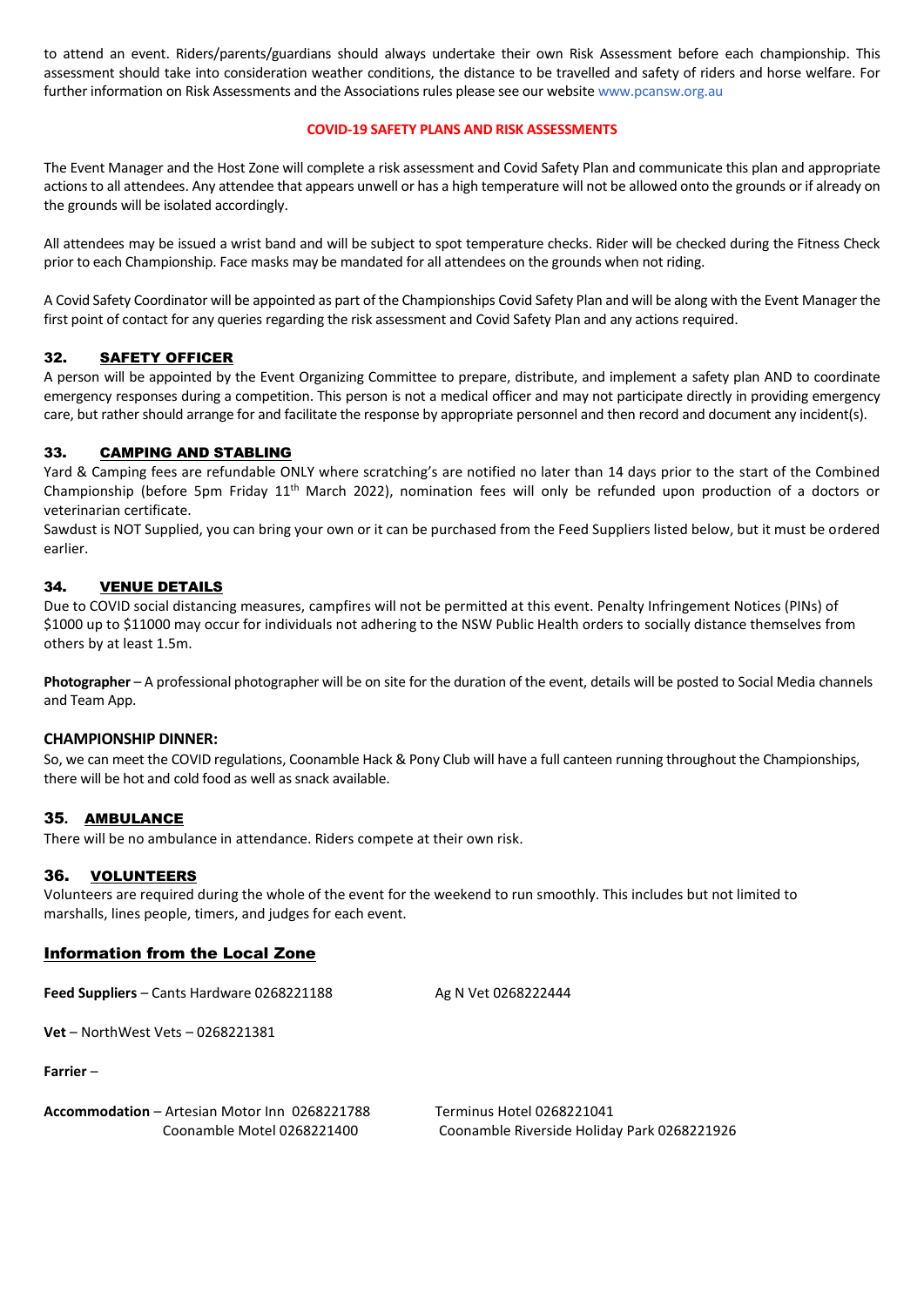## **PROGRAM OF EVENTS**

• *All times are Estimates – Starting times, fitness checks and gear checks may be changed by the Technical Delegate & Event Committee on the day. Times will be announced at the grounds.*

| Thursday 7 <sup>th</sup> April      | 12:00pm (midday) – 6:00pm - Competitors can arrive                               |
|-------------------------------------|----------------------------------------------------------------------------------|
| Friday 8 <sup>th</sup> April        | 8:00am - 2:00pm - Competitors can arrive                                         |
|                                     | 3:00pm - Sporting Fitness Check                                                  |
|                                     | 5:00pm - Sporting Team Managers Meeting                                          |
| Saturday 9th April                  | 8:00am - Sporting Gear Check                                                     |
|                                     | 8:30am - Sporting Championships                                                  |
|                                     | TBA - Sporting Championship Presentation                                         |
|                                     | TBA - Campdraft Championship Fitness Check                                       |
|                                     | TBA - Campdrafting Team Managers Meeting                                         |
| Sunday 10 <sup>th</sup> April       | 7:00am - *possible Campdrafting fitness check depending on entries & conditions* |
|                                     | 8:00am – Campdraft Gear Check (as competitors arrive for their event)            |
|                                     | 8:00am - Campdraft Championships                                                 |
|                                     | TBA - Campdraft Championship Presentation                                        |
|                                     | TBA - Team Penning Championship Fitness Check                                    |
|                                     | TBA - Team Penning Team Managers Meeting                                         |
| <b>Monday 11<sup>th</sup> April</b> | 7:00am - *possible Team Penning fitness check depending on entries & conditions  |
|                                     | 8:00am - Team Penning Gear Check (as competitors arrive for their event)         |
|                                     | 8:00am - State Team Penning Championships                                        |
|                                     | TBA - Team Penning Championship Presentation                                     |
| Tuesday 12 <sup>th</sup> April      | All competitors must depart the venue before 12:30pm                             |

\*Times for Presentations & Fitness Checks are approximate and are subject to change. Announcements will be made.\*Competitors should be on the ground by 1pm on the day prior to their Championship, unless arrangements have been made with the organising committee to arrive before 7am on the day of their Championship.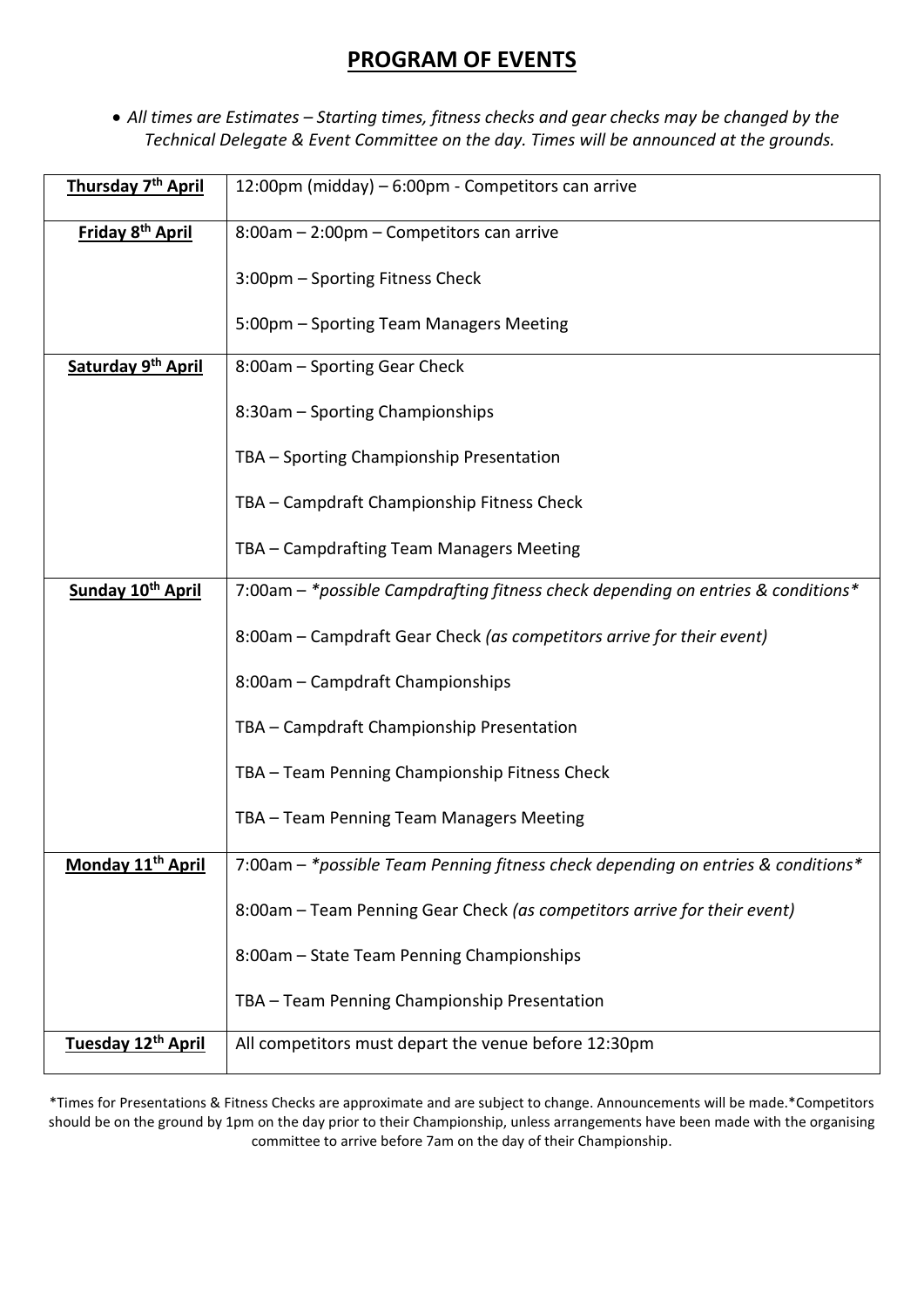## **2022 PCA NSW State Sporting Championships Saturday 9 th April – start 8:30am**

| <b>ENTRY FEE</b>             |                                                                                                      |                                      |                                                                                         |
|------------------------------|------------------------------------------------------------------------------------------------------|--------------------------------------|-----------------------------------------------------------------------------------------|
| <b>NOMINATIONS CLOSE</b>     | \$40 per competitor<br>5pm Friday 11 <sup>th</sup> March 2022                                        |                                      |                                                                                         |
| <b>Team Managers Meeting</b> | 5pm Friday 8 <sup>th</sup> April 2022                                                                |                                      |                                                                                         |
| <b>EVENTS</b>                | 1. Flag Race                                                                                         |                                      |                                                                                         |
|                              | 2. Bending Race                                                                                      | 5. Diamond Flag<br>6. Three Mug Race |                                                                                         |
|                              | 3. Barrel Race                                                                                       | 7. Sporting Figure of Eight          |                                                                                         |
|                              | 4. Bonfield Bounce Bend                                                                              |                                      |                                                                                         |
| <b>AGE GROUPS</b>            | Ages are taken as at the first day of competition:                                                   |                                      |                                                                                         |
|                              |                                                                                                      | Under 11 years                       |                                                                                         |
|                              |                                                                                                      | 11 years and Under 13 years          |                                                                                         |
|                              |                                                                                                      | 13 years and Under 15 years          |                                                                                         |
|                              |                                                                                                      | 15 years and Under 17 years          |                                                                                         |
|                              | Associate                                                                                            |                                      |                                                                                         |
| <b>UNIFORM</b>               | Each rider is to wear their own Zone uniform and saddlecloth. Full Pony Club Uniform                 |                                      |                                                                                         |
|                              |                                                                                                      |                                      | is to be worn i.e., shirt and tie, and either fawn or oatmeal jodhpurs. Sporting riders |
|                              |                                                                                                      |                                      | are permitted to wear fawn, bone or oatmeal riding trousers designed specifically for   |
|                              |                                                                                                      |                                      | riding or labelled stockman cut, moleskin or similar appellation, the top of which      |
|                              |                                                                                                      |                                      | should be at the rider's waist and the length of which shall be such that when          |
|                              |                                                                                                      |                                      | mounted the top of the rider's boot shall be covered. Riding Trousers may not be        |
|                              | worn with long boots.                                                                                |                                      |                                                                                         |
| <b>QUALIFYING TIMES</b>      |                                                                                                      |                                      | Riders must have times recorded on their performance card for any two of these          |
|                              | four events to qualify:                                                                              |                                      |                                                                                         |
|                              | <b>Flag Race:</b>                                                                                    | Under 11 years                       | - 51 seconds                                                                            |
|                              |                                                                                                      | Under 13 years                       | - 49 seconds                                                                            |
|                              |                                                                                                      | Over 13 years                        | -44 seconds                                                                             |
|                              | <b>Bending Race:</b>                                                                                 | Under 11 years                       | - 16 seconds                                                                            |
|                              |                                                                                                      | Under 13 years                       | - 14 seconds                                                                            |
|                              |                                                                                                      | Over 13 years                        | - 12 seconds                                                                            |
|                              | <b>Barrel Race:</b>                                                                                  | Under 11 years                       | - 25 seconds                                                                            |
|                              |                                                                                                      | Under 13 years                       | -23 seconds                                                                             |
|                              |                                                                                                      | Over 13 years                        | - 21 seconds                                                                            |
|                              |                                                                                                      |                                      |                                                                                         |
|                              | <b>Bonfield Bounce Bend:</b>                                                                         | Under 11 years                       | -40 seconds                                                                             |
|                              |                                                                                                      | Under 13 years                       | - 37 seconds                                                                            |
|                              |                                                                                                      | Over 13 years                        | - 35 seconds                                                                            |
| <b>RULES</b>                 |                                                                                                      |                                      |                                                                                         |
|                              | NOTE 1: All events will be point scoring for Individual, Zone and State Team<br>Championship awards. |                                      |                                                                                         |
|                              | For Bonfield Bounce at State Sporting Championships the height of plastic barrels                    |                                      |                                                                                         |
|                              | are:                                                                                                 |                                      |                                                                                         |
|                              | Juniors (under 13 years) no less than 30cms and not to exceed 40cms<br>А.                            |                                      |                                                                                         |
|                              | Seniors (over 13 years) no less than 50cms and not to exceed 60cms<br>В.                             |                                      |                                                                                         |
| <b>PRESENTATION</b>          | Will be announced                                                                                    |                                      |                                                                                         |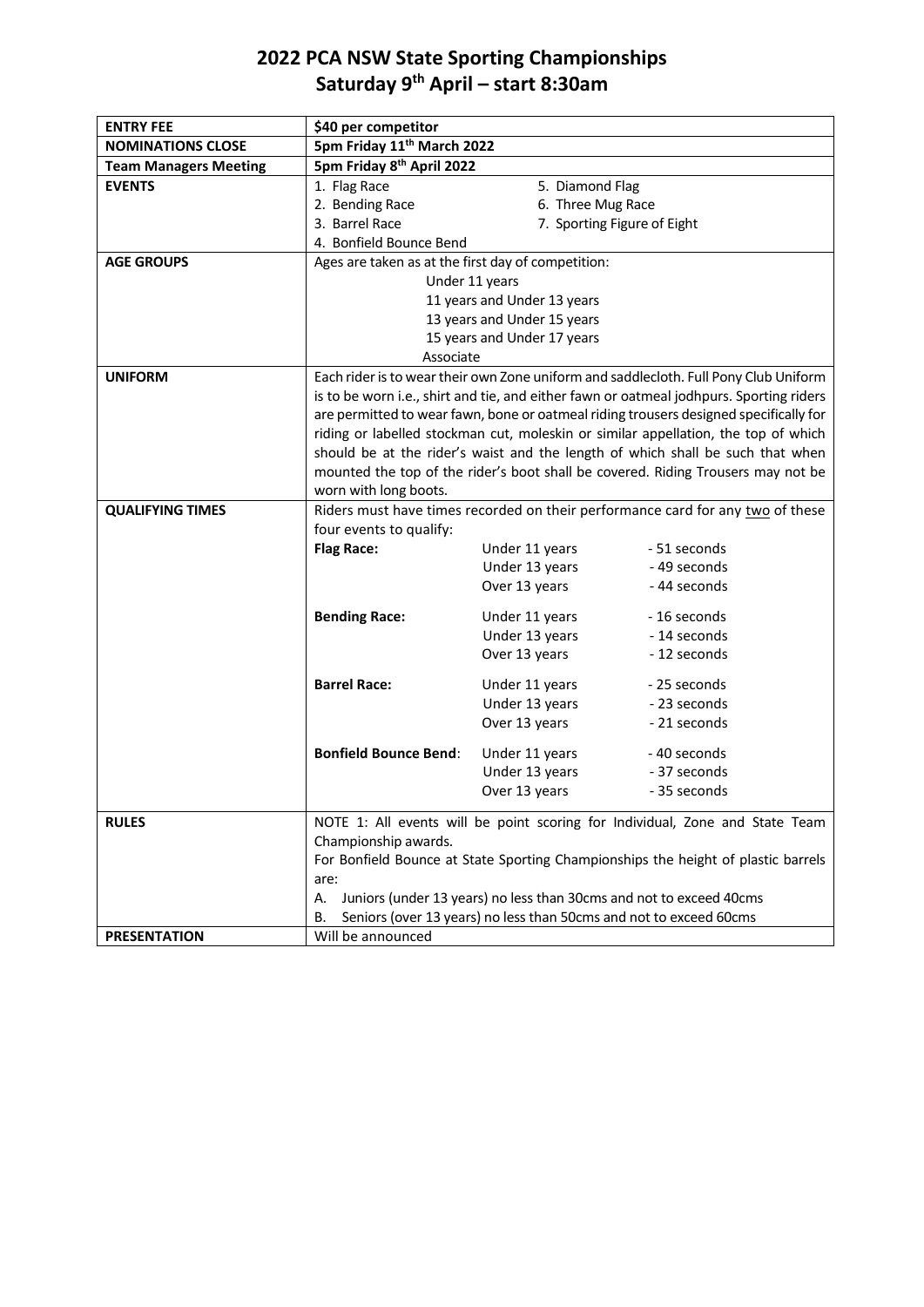## **2022 PCA NSW State Campdraft Championships Sunday 10th April 2022 – start 8:00am**

| <b>ENTRY FEE</b>             | \$40 per competitor                                                                                                                                                                       |  |  |
|------------------------------|-------------------------------------------------------------------------------------------------------------------------------------------------------------------------------------------|--|--|
| <b>NOMINATIONS CLOSE</b>     | 5pm Friday 11 <sup>th</sup> March 2022                                                                                                                                                    |  |  |
| <b>TEAM MANAGERS MEETING</b> | TBA Saturday 9 <sup>th</sup> April                                                                                                                                                        |  |  |
| <b>EVENTS</b>                | Individual Competition - ribbons to tenth place                                                                                                                                           |  |  |
|                              | Individual Championship - Age Champion                                                                                                                                                    |  |  |
|                              | Inter-Zone Championship - Champion Zone to comprise of a maximum of four                                                                                                                  |  |  |
|                              | riders and minimum of three riders.                                                                                                                                                       |  |  |
|                              | Inter-State Championship - Champion state to comprise of a maximum of four                                                                                                                |  |  |
|                              | riders and a minimum of three riders.                                                                                                                                                     |  |  |
| <b>AGE GROUPS</b>            | Ages are taken as at the first day of competition:                                                                                                                                        |  |  |
|                              | 10 and Under 13 years                                                                                                                                                                     |  |  |
|                              | 13 years and Under 15 years                                                                                                                                                               |  |  |
|                              | 15 years and Under 17 years                                                                                                                                                               |  |  |
|                              | Associate                                                                                                                                                                                 |  |  |
| <b>ELIGIBILITY</b>           | Suitable performance of mount/rider combination. A minimum performance of                                                                                                                 |  |  |
|                              | an outside score in two (2) events will be required. Please provide details on to                                                                                                         |  |  |
|                              | Zone Chief Instructor for approval.                                                                                                                                                       |  |  |
| <b>UNIFORM</b>               | Each rider is to wear their own Zone uniform and saddlecloth. Full Pony Club                                                                                                              |  |  |
|                              | Uniform is to be worn i.e., shirt and tie, and either fawn or oatmeal jodhpurs.                                                                                                           |  |  |
|                              | Campdraft riders are permitted to wear fawn, bone or oatmeal riding trousers                                                                                                              |  |  |
|                              | designed specifically for riding or labelled stockman cut, moleskin or similar                                                                                                            |  |  |
|                              | appellation, the top of which should be at the rider's waist and the length of                                                                                                            |  |  |
|                              | which shall be such that when mounted the top of the rider's boot shall be                                                                                                                |  |  |
|                              | covered. Riding Trousers may not be worn with long boots.                                                                                                                                 |  |  |
| <b>RULES</b>                 | The organisers have the option of conducting a one round competition, one round and                                                                                                       |  |  |
|                              | final or two round competitions depending on the availability of cattle, number of entrants<br>and facilities.                                                                            |  |  |
|                              | Riders who do not obtain an outside score in the first round shall not be placed ahead                                                                                                    |  |  |
|                              | of those who do.                                                                                                                                                                          |  |  |
|                              | In the Campdraft programme where the term "points" is used, it refers to the placing in                                                                                                   |  |  |
|                              | the competition, that is, 10 points for first placing, down to 1 point for tenth placing. Where                                                                                           |  |  |
|                              | the term "score" is used, it refers to the marks awarded by the judge.                                                                                                                    |  |  |
|                              | The Championship Zone and State Campdraft team will be the team with the highest score.<br>In the event of equality for individual placings in teams, a count-back is conducted as under: |  |  |
|                              | (i) total scores; (ii) total cut outs; (iii) total horse work; (iv) total course.                                                                                                         |  |  |
|                              | Equality of Individual places for Campdraft - in equality of score for first placing, a second                                                                                            |  |  |
|                              | round run will be conducted. "Scores" from both rounds are added together to determine                                                                                                    |  |  |
|                              | the Champion. If equality still exists, cumulative cut out scores will determine placings.                                                                                                |  |  |
|                              | Competitors taking part in the second round will have precedence over those top scoring                                                                                                   |  |  |
|                              | in first round and will fill the top placings.                                                                                                                                            |  |  |
|                              | Count back system will apply after this to determine minor placings: (i) cut out; (ii) horse<br>work; (iii) course.                                                                       |  |  |
|                              | Judges are directed to abide by the rules as set out and refrain from altering or varying                                                                                                 |  |  |
|                              | them, except under circumstances that would be exclusively in the interest of safety or                                                                                                   |  |  |
|                              | adverse conditions and then ONLY IN CONJUNCTION WITH THE CHAMPIONSHIP ADVISORY                                                                                                            |  |  |
|                              | COMMITTEE.                                                                                                                                                                                |  |  |
|                              |                                                                                                                                                                                           |  |  |
|                              | NO WHIP OF ANY KIND MAY BE CARRIED OR USED BY A COMPETITOR IN A CAMPDRAFT.                                                                                                                |  |  |
|                              | RE-DRAW FOR FINALISTS: At State Campdrafting Championships a re-draw for finalists                                                                                                        |  |  |
|                              | will be done. In the event of there being outside scores and camp scores, the outside                                                                                                     |  |  |
|                              | scores will be drawn separately and will go first.                                                                                                                                        |  |  |
|                              |                                                                                                                                                                                           |  |  |
| <b>PRESENTATION</b>          | Will be announced                                                                                                                                                                         |  |  |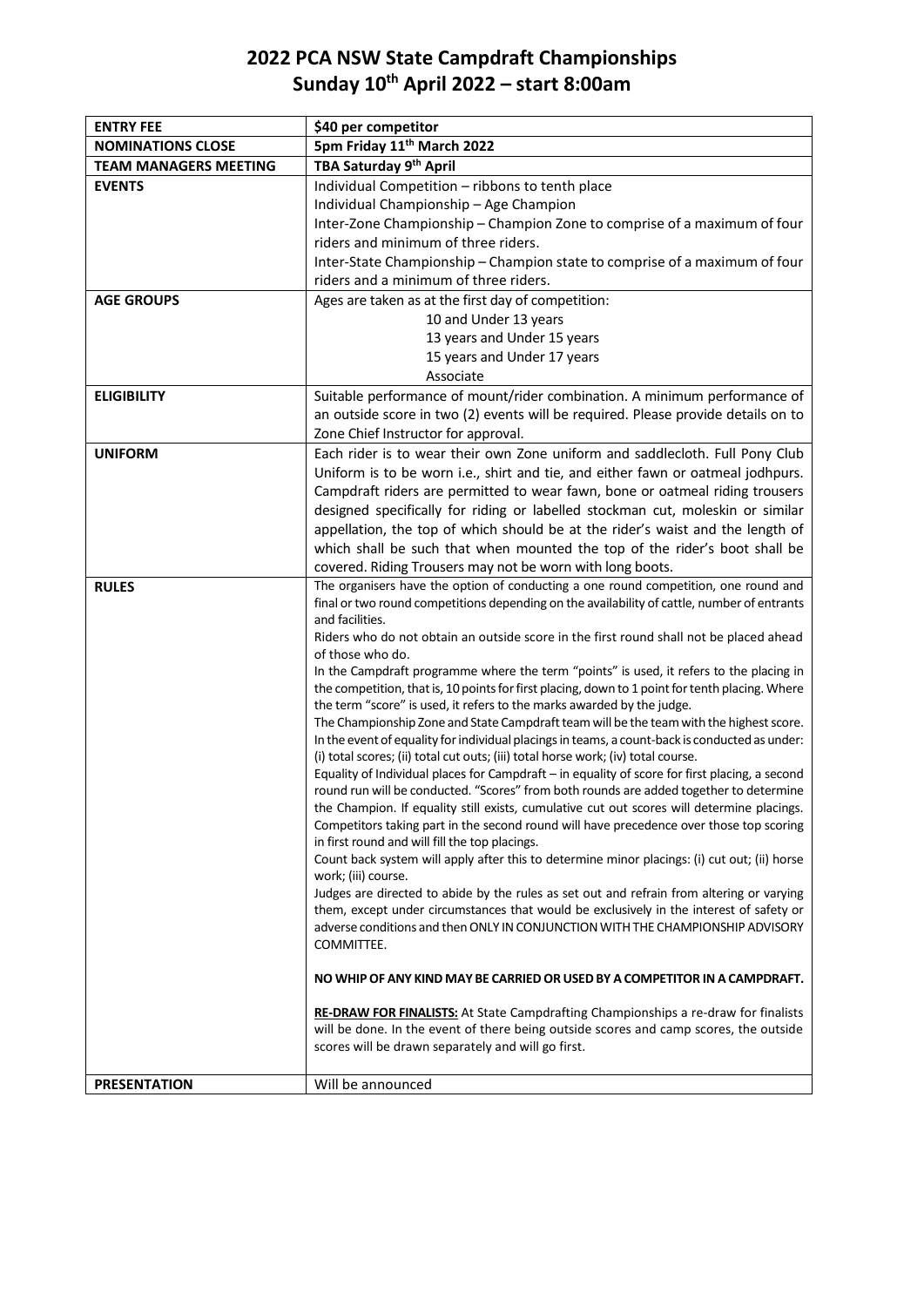## **2022 PCA NSW State Team Penning Championships Sunday 11 th April– start 8:00am**

| <b>ENTRY FEE</b>            | \$40 per competitor                                                                                                                                                                                                                                                                                                                                                                                                                                                                                                                                                                                                                                                                                                                                                                                                                                                                                                                                                                                                                                                                                                                                                                                                                                                                                                                                                                                                                                                                                                                                                                                                                                                                                                                                                                                                                                                                                                                                                                                                                                     |  |  |
|-----------------------------|---------------------------------------------------------------------------------------------------------------------------------------------------------------------------------------------------------------------------------------------------------------------------------------------------------------------------------------------------------------------------------------------------------------------------------------------------------------------------------------------------------------------------------------------------------------------------------------------------------------------------------------------------------------------------------------------------------------------------------------------------------------------------------------------------------------------------------------------------------------------------------------------------------------------------------------------------------------------------------------------------------------------------------------------------------------------------------------------------------------------------------------------------------------------------------------------------------------------------------------------------------------------------------------------------------------------------------------------------------------------------------------------------------------------------------------------------------------------------------------------------------------------------------------------------------------------------------------------------------------------------------------------------------------------------------------------------------------------------------------------------------------------------------------------------------------------------------------------------------------------------------------------------------------------------------------------------------------------------------------------------------------------------------------------------------|--|--|
| <b>NOMINATIONS CLOSE</b>    | Friday 11 <sup>th</sup> March 2022                                                                                                                                                                                                                                                                                                                                                                                                                                                                                                                                                                                                                                                                                                                                                                                                                                                                                                                                                                                                                                                                                                                                                                                                                                                                                                                                                                                                                                                                                                                                                                                                                                                                                                                                                                                                                                                                                                                                                                                                                      |  |  |
| <b>TEAM MANAGER MEETING</b> | 5pm Saturday 10th April                                                                                                                                                                                                                                                                                                                                                                                                                                                                                                                                                                                                                                                                                                                                                                                                                                                                                                                                                                                                                                                                                                                                                                                                                                                                                                                                                                                                                                                                                                                                                                                                                                                                                                                                                                                                                                                                                                                                                                                                                                 |  |  |
| <b>EVENTS</b>               | Junior Zone Team Competition (3 riders aged 10 & under 17 years, must be from the same<br>zone) ribbons to 5 <sup>th</sup> place<br>Associate Zone Team Competition (3 Associate riders, must be from the same zone)                                                                                                                                                                                                                                                                                                                                                                                                                                                                                                                                                                                                                                                                                                                                                                                                                                                                                                                                                                                                                                                                                                                                                                                                                                                                                                                                                                                                                                                                                                                                                                                                                                                                                                                                                                                                                                    |  |  |
|                             | ribbons to 5 <sup>th</sup> place<br>Junior Team Championship<br>Associate Team Championship                                                                                                                                                                                                                                                                                                                                                                                                                                                                                                                                                                                                                                                                                                                                                                                                                                                                                                                                                                                                                                                                                                                                                                                                                                                                                                                                                                                                                                                                                                                                                                                                                                                                                                                                                                                                                                                                                                                                                             |  |  |
| <b>AGE GROUPS</b>           | Ages are taken at the first day of competition.<br>Junior - 10 & under 17 years<br>Associate                                                                                                                                                                                                                                                                                                                                                                                                                                                                                                                                                                                                                                                                                                                                                                                                                                                                                                                                                                                                                                                                                                                                                                                                                                                                                                                                                                                                                                                                                                                                                                                                                                                                                                                                                                                                                                                                                                                                                            |  |  |
| <b>ELIGIBILITY</b>          | Zone Teams: Riders must be from the same zone and have competed in at least 2 Team<br>Penning events in the last 12 months. Venues to be stated on the nomination form. Each<br>rider can only compete in one team.                                                                                                                                                                                                                                                                                                                                                                                                                                                                                                                                                                                                                                                                                                                                                                                                                                                                                                                                                                                                                                                                                                                                                                                                                                                                                                                                                                                                                                                                                                                                                                                                                                                                                                                                                                                                                                     |  |  |
| <b>UNIFORM</b>              | Each rider is to wear their own Zone uniform and saddlecloth (or state uniform for inter-<br>state competitors). Full Pony Club Uniform is to be worn i.e., shirt and tie, and either<br>fawn or oatmeal jodhpurs. Riders are permitted to wear fawn, bone or oatmeal riding<br>trousers designed specifically for riding or labelled stockman cut, moleskin or similar<br>appellation, the top of which should be at the rider's waist and the length of which shall<br>be such that when mounted the top of the rider's boot shall be covered. Riding Trousers<br>may not be worn with long boots.                                                                                                                                                                                                                                                                                                                                                                                                                                                                                                                                                                                                                                                                                                                                                                                                                                                                                                                                                                                                                                                                                                                                                                                                                                                                                                                                                                                                                                                    |  |  |
| <b>RULES</b>                | 30 head of cattle marked with coloured collars (or numbers) in sets of 3. (ie 3 red, 3<br>blue etc) are at the "mob" end of the arena. Teams (3 riders) attempt to cut out the<br>assigned cattle from the mob and gather them in the "pen" at the opposite end of<br>the arena within a 2 minute time limit.<br>1. The judge calls the assigned collar colour (or number) as the NOSE of the<br>first horse crosses the start/foul line<br>2. A run commences timing when the NOSE of the first of the three (3) horses<br>crosses the start/foul line<br>3. Within a two (2) minute time limit, a team (3 riders) will attempt to cut<br>from the mob and pen three (3) head of cattle with the assigned collar<br>colour (or number). A warning bell is issued with thirty (30) seconds<br>remaining on the run<br>4. A team may only call for time ONCE<br>5.<br>To call for time, one (1) rider ONLY must come to a STOP and STAND in the<br>gateway of the pen – with a minimum of the horse's nose to a maximum of<br>a vertical line at the horse's chest in the pen gate and raise his/her hand<br>when all or some of the assigned cattle are penned. The remaining two (2)<br>riders must be on the pen side of the start/foul line, and ALL non-penned<br>cattle must be on the mob side of the start/foul line<br>A team may call for time with only one (1) or two (2) of the assigned cattle<br>6.<br>penned. This event is a live 2 runs event. Example: First run 2 head penned<br>with a time of 1.58, Second run 2 head penned with a time of 1.47. The<br>second run is the better of the two, see Example on next page<br>Time cannot be called until assigned cattle are in the pen and all other<br>7.<br>cattle are on the mob side of the start/foul line. If time is called before all<br>"spare" (including assigned cattle not being penned) are on the pen side of<br>the start/foul line a "no-time" will be recorded<br>No time will be awarded if incorrect assigned cattle are in the pen when<br>8.<br>time is called |  |  |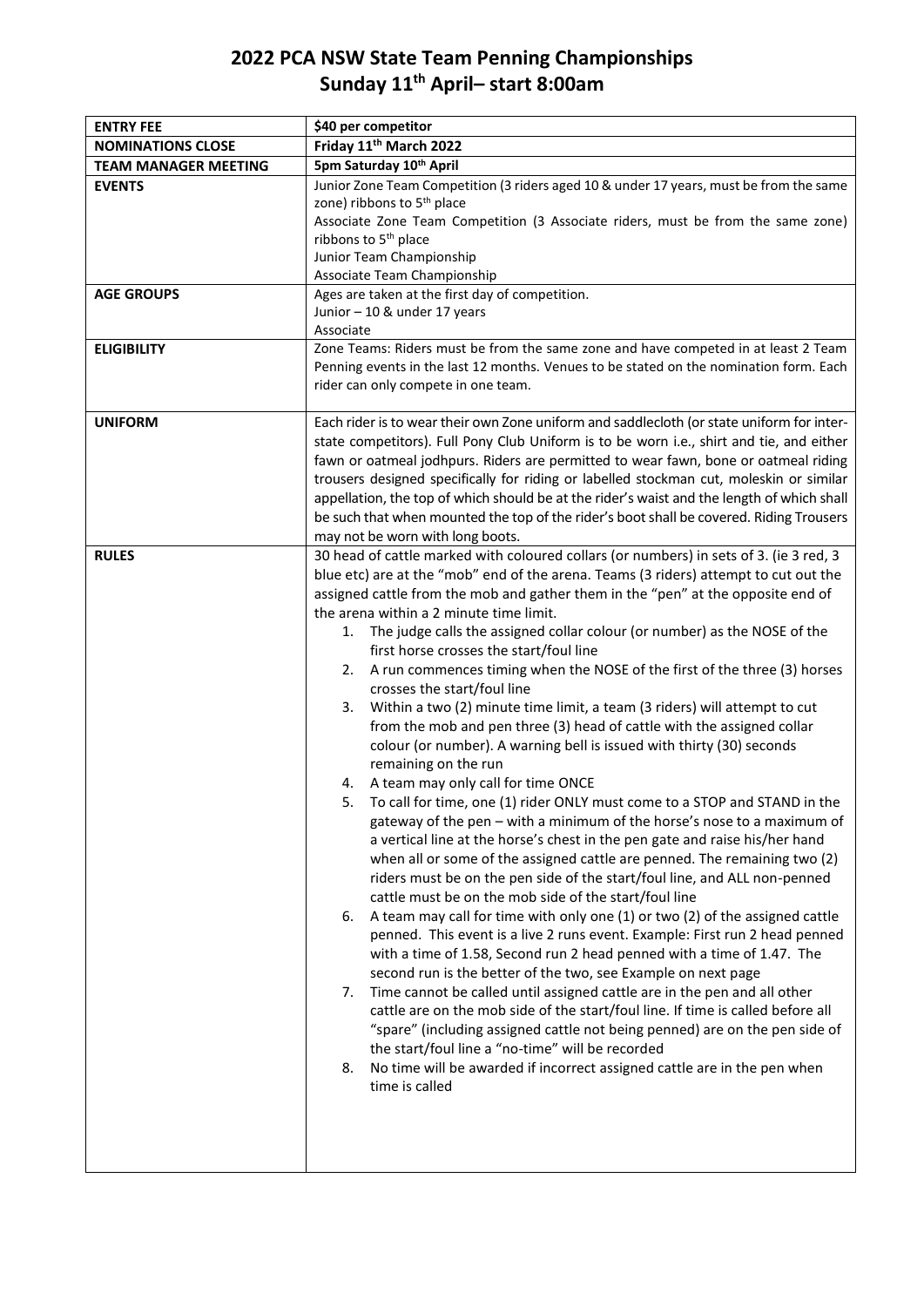|                     | <b>Team Name</b>                                                                    | $1st$ Run                          | $2^{nd}$ Run                                                                      | <b>Best Run</b> | Place                                                                               |
|---------------------|-------------------------------------------------------------------------------------|------------------------------------|-----------------------------------------------------------------------------------|-----------------|-------------------------------------------------------------------------------------|
|                     |                                                                                     | No: Head                           | No: Head \                                                                        |                 |                                                                                     |
|                     |                                                                                     | Time                               | Time                                                                              |                 |                                                                                     |
|                     |                                                                                     |                                    |                                                                                   |                 |                                                                                     |
|                     |                                                                                     | $\overline{2}$                     | $\overline{2}$                                                                    | $\overline{2}$  |                                                                                     |
|                     |                                                                                     |                                    |                                                                                   |                 | 3rd                                                                                 |
|                     |                                                                                     | 1.58                               | 1.47                                                                              | 1.47            |                                                                                     |
|                     |                                                                                     |                                    |                                                                                   |                 |                                                                                     |
|                     |                                                                                     |                                    |                                                                                   | 3               |                                                                                     |
|                     |                                                                                     | 3                                  | $\overline{2}$                                                                    |                 |                                                                                     |
|                     |                                                                                     |                                    |                                                                                   | 1.50            | 1st                                                                                 |
|                     |                                                                                     | 1.50                               | 1.50                                                                              |                 |                                                                                     |
|                     |                                                                                     |                                    |                                                                                   |                 |                                                                                     |
|                     |                                                                                     |                                    |                                                                                   |                 |                                                                                     |
|                     |                                                                                     | $\overline{2}$                     | $\mathbf{1}$                                                                      | 2               |                                                                                     |
|                     |                                                                                     |                                    |                                                                                   |                 | 2nd                                                                                 |
|                     |                                                                                     | 1.45                               | 1.48                                                                              | 1.45            |                                                                                     |
|                     |                                                                                     |                                    |                                                                                   |                 |                                                                                     |
|                     |                                                                                     |                                    |                                                                                   |                 |                                                                                     |
|                     | 9.                                                                                  |                                    |                                                                                   |                 | Any more than five (5) head of cattle at any one time on the pen side of the        |
|                     |                                                                                     |                                    | start/foul line will incur a "no-time" being recorded for that run. A line        |                 |                                                                                     |
|                     |                                                                                     |                                    | person will be in place to monitor the start/foul line for too many across        |                 |                                                                                     |
|                     | the line                                                                            |                                    |                                                                                   |                 |                                                                                     |
|                     |                                                                                     |                                    | 10. NO person or horse is permitted to enter the pen at any time. All removal     |                 |                                                                                     |
|                     |                                                                                     |                                    | of cattle from the pen is to be done from outside the pen. This is a WHS          |                 |                                                                                     |
|                     | ruling                                                                              |                                    |                                                                                   |                 |                                                                                     |
|                     |                                                                                     |                                    | 11. A team must stop working cattle immediately when called a "no-time" by        |                 |                                                                                     |
|                     |                                                                                     | the judge or at the 2 minute bell. |                                                                                   |                 |                                                                                     |
|                     |                                                                                     |                                    | 12. Any team exhibiting unnecessary rough handling or rushing into or at the      |                 |                                                                                     |
|                     |                                                                                     |                                    | mob at excessive speed, may result in disqualification at the judges              |                 |                                                                                     |
|                     | decision                                                                            |                                    |                                                                                   |                 |                                                                                     |
|                     |                                                                                     |                                    | 13. Once the three (3) riders have entered the arena and the run has              |                 |                                                                                     |
|                     |                                                                                     |                                    | commenced - where a horse is deemed out of control by the judges                  |                 |                                                                                     |
|                     |                                                                                     |                                    | decision - any rider that dismounts, horse falls, rider is thrown or falls - will |                 |                                                                                     |
|                     |                                                                                     |                                    | result in that run being terminated without a time be recorded                    |                 |                                                                                     |
|                     |                                                                                     |                                    |                                                                                   |                 | 14. No whips may be bought into the arena. No hitting of cattle with any object     |
|                     |                                                                                     |                                    | is allowed. Hazing cattle with hats, reins or rope will be cause for              |                 |                                                                                     |
|                     |                                                                                     |                                    | termination of that run. Slapping of hand or rein to own leg is permitted         |                 |                                                                                     |
|                     |                                                                                     |                                    | 15. At the judges discretion, a team may be awarded a re-run if one (1) or        |                 |                                                                                     |
|                     |                                                                                     |                                    | more head of cattle is deemed unsuitable (Healthwise) or escapes the              |                 |                                                                                     |
|                     | arena                                                                               |                                    |                                                                                   |                 |                                                                                     |
|                     |                                                                                     |                                    |                                                                                   |                 | 16. Competitors will only be called three (3) times to be present for their run. If |
|                     |                                                                                     |                                    |                                                                                   |                 | that team does not present at the "in-gate Marshall area" by the third (3rd)        |
|                     |                                                                                     |                                    | call, that run may be made void at the judge's decision                           |                 |                                                                                     |
|                     |                                                                                     |                                    | 17. Cattle may not be shouldered or pushed by either horse or rider during the    |                 |                                                                                     |
|                     |                                                                                     |                                    | run. Abuse of cattle or horses will be the cause for immediate                    |                 |                                                                                     |
|                     |                                                                                     |                                    | disqualification of the run without refund of entry fee                           |                 |                                                                                     |
|                     |                                                                                     |                                    | 18. When the 3 whole beasts of your given colour, are across the centre foul      |                 |                                                                                     |
|                     |                                                                                     |                                    | line, your team are committed to those cattle. The Judge will say                 |                 |                                                                                     |
|                     |                                                                                     |                                    | "Committed". If one or more of those beasts (whole beast) go over the             |                 |                                                                                     |
|                     |                                                                                     |                                    | centre foul line it cannot be reclaimed. That lost beast then becomes part        |                 |                                                                                     |
|                     |                                                                                     |                                    | of the existing mob, known as a "lost beast".                                     |                 |                                                                                     |
|                     | Rules should be read in conjunction with                                            |                                    |                                                                                   |                 |                                                                                     |
|                     | Team Penning Australia Inc documents: Animal Welfare Policy Statement; WHS          |                                    |                                                                                   |                 |                                                                                     |
|                     | Rules and Code of Conduct.                                                          |                                    |                                                                                   |                 |                                                                                     |
|                     | Team Penning Australia Inc. endorses the Australian Horse Welfare Protocol refer to |                                    |                                                                                   |                 |                                                                                     |
|                     | www.horsecouncil.org.au                                                             |                                    |                                                                                   |                 |                                                                                     |
|                     |                                                                                     |                                    |                                                                                   |                 |                                                                                     |
| <b>PRESENTATION</b> | Will be announced                                                                   |                                    |                                                                                   |                 |                                                                                     |